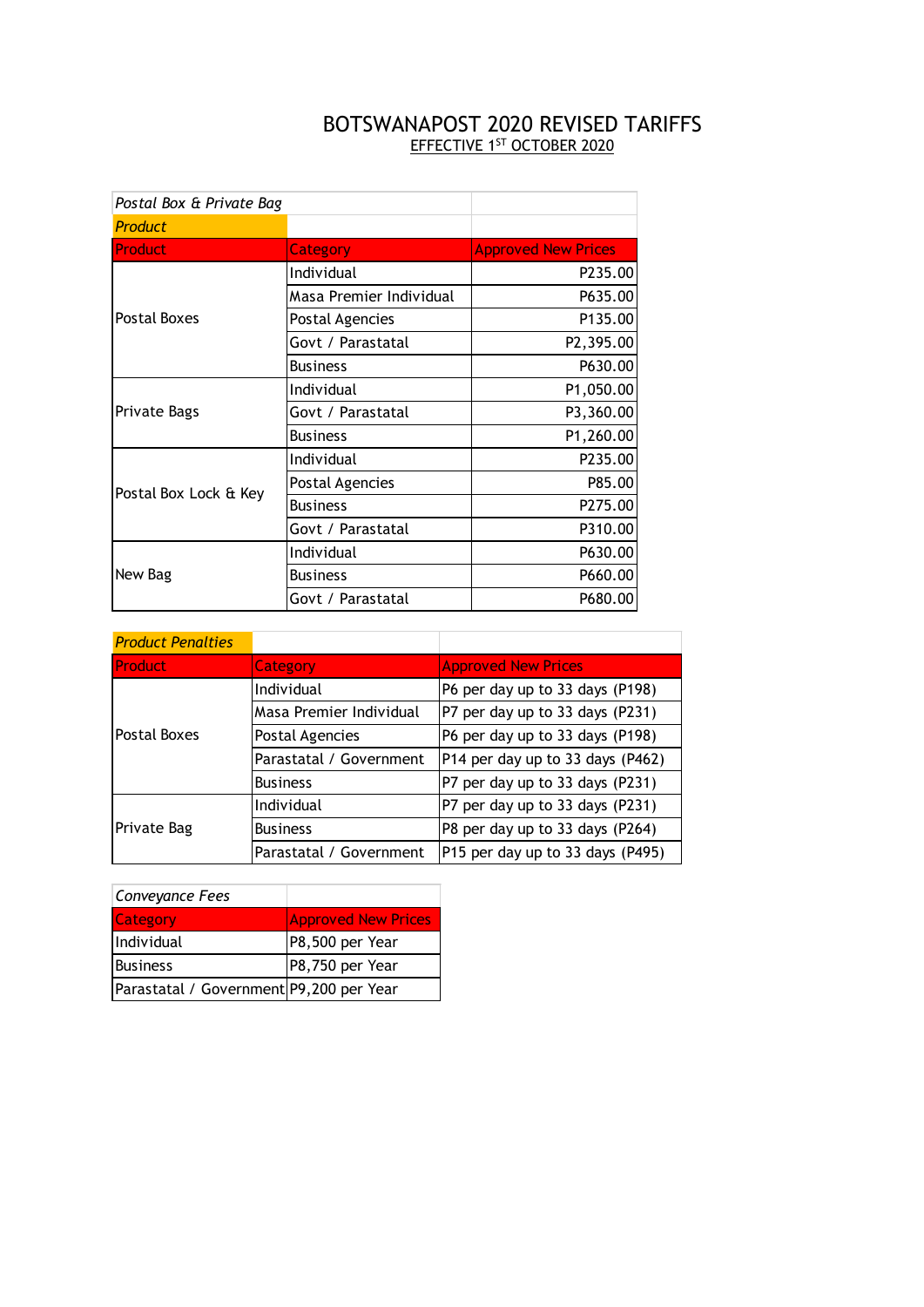| <b>Stamps</b>                |                            |                              |                            |
|------------------------------|----------------------------|------------------------------|----------------------------|
| <b>Size, Weight or Range</b> | Zone: Local                |                              |                            |
|                              | <b>Approved New Prices</b> |                              |                            |
| Standard                     | P7.00                      |                              |                            |
| Large                        | P9.00                      |                              |                            |
| <b>Oversize</b>              | P10.00                     |                              |                            |
| Registration                 | P13.00                     |                              |                            |
|                              |                            |                              |                            |
| <b>Size, Weight or Range</b> | Zone: SADC                 | <b>Size, Weight or Range</b> | Zone: Europe               |
|                              | <b>Approved New Prices</b> |                              | <b>Approved New Prices</b> |
| Standard                     | P10.00                     | Standard                     | P13.00                     |
| Large                        | P11.00                     | Large                        | P15.00                     |
| Oversize                     | P17.00                     | Oversize                     | P33.00                     |
| Registration                 | P16.00                     | Registration                 | P16.00                     |
|                              |                            |                              |                            |
|                              |                            |                              |                            |

| <b>Size, Weight or Range</b> | Zone: Europe               |  |  |  |  |
|------------------------------|----------------------------|--|--|--|--|
|                              | <b>Approved New Prices</b> |  |  |  |  |
| <b>Standard</b>              | P13.00                     |  |  |  |  |
| Large                        | P15.00                     |  |  |  |  |
| Oversize                     | P33.00                     |  |  |  |  |
| Registration                 | P16.00                     |  |  |  |  |
|                              |                            |  |  |  |  |

| Size, Weight or Range | Zone: Rest of Africa       |  |  |
|-----------------------|----------------------------|--|--|
|                       | <b>Approved New Prices</b> |  |  |
| Standard              | P11.00                     |  |  |
| Large                 | P13.00                     |  |  |
| Oversize              | P22.00                     |  |  |
| Registration          | P16.00                     |  |  |

| <b>Size, Weight or Range</b> | Zone: Rest of the World    |
|------------------------------|----------------------------|
|                              | <b>Approved New Prices</b> |
| Standard                     | P <sub>14.00</sub>         |
| Large                        | P <sub>16.00</sub>         |
| Oversize                     | P44.00                     |
| Registration                 | P <sub>16.00</sub>         |

| Packets   |                               |               |                            |                 |                            |  |
|-----------|-------------------------------|---------------|----------------------------|-----------------|----------------------------|--|
| kg        | Zone 1: Local                 |               | Zone 2: Local              |                 | Zone 3: Local              |  |
|           | <b>Approved New Prices</b>    | <b>kg</b>     | <b>Approved New Prices</b> | <b>kg</b>       | <b>Approved New Prices</b> |  |
| $<$ 250g  | $P21.00$ $\sqrt{\sqrt{250g}}$ |               | $P23.00$ $ $ < 250g        |                 | P26.00                     |  |
| $<$ 500g  | P22.00                        | $<$ 500g      | $P24.00$ $ $ < 500g        |                 | P27.00                     |  |
| $< 750$ g | $P23.00$ <750g                |               | P25.00 <750g               |                 | P28.00                     |  |
| $<$ 1000g |                               | P24.00 <1000g |                            | P26.00 <1000g   | P29.00                     |  |
| $<$ 1500g |                               | P25.00 <1500g |                            | P27.00 <1500g   | P31.00                     |  |
| $<$ 2000g |                               | P28.00 <2000g |                            | $P30.00$ <2000g | P34.00                     |  |

| kg       | <b>ZONE</b>                | <b>Approved New Prices</b> |
|----------|----------------------------|----------------------------|
| < 1kg    | ZONE 1 - South Africa      | P <sub>128.00</sub>        |
| $< 1$ kg | ZONE 2 - SADC              | P <sub>140.00</sub>        |
| $< 1$ kg | ZONE 3 - Rest of Africa    | P <sub>161.00</sub>        |
| $< 1$ kg | ZONE 4 - Europe            | P <sub>185.00</sub>        |
| $< 1$ kg | ZONE 5 - Rest of the World | P212.00                    |
| < 2kg    | ZONE 1 - South Africa      | P184.00                    |
| < 2kg    | ZONE 2 - SADC              | P202.00                    |
| < 2kg    | ZONE 3 - Rest of Africa    | P232.00                    |
| < 2kg    | ZONE 4 - Europe            | P266.00                    |
| < 2kg    | ZONE 5 - Rest of the World | P305.00                    |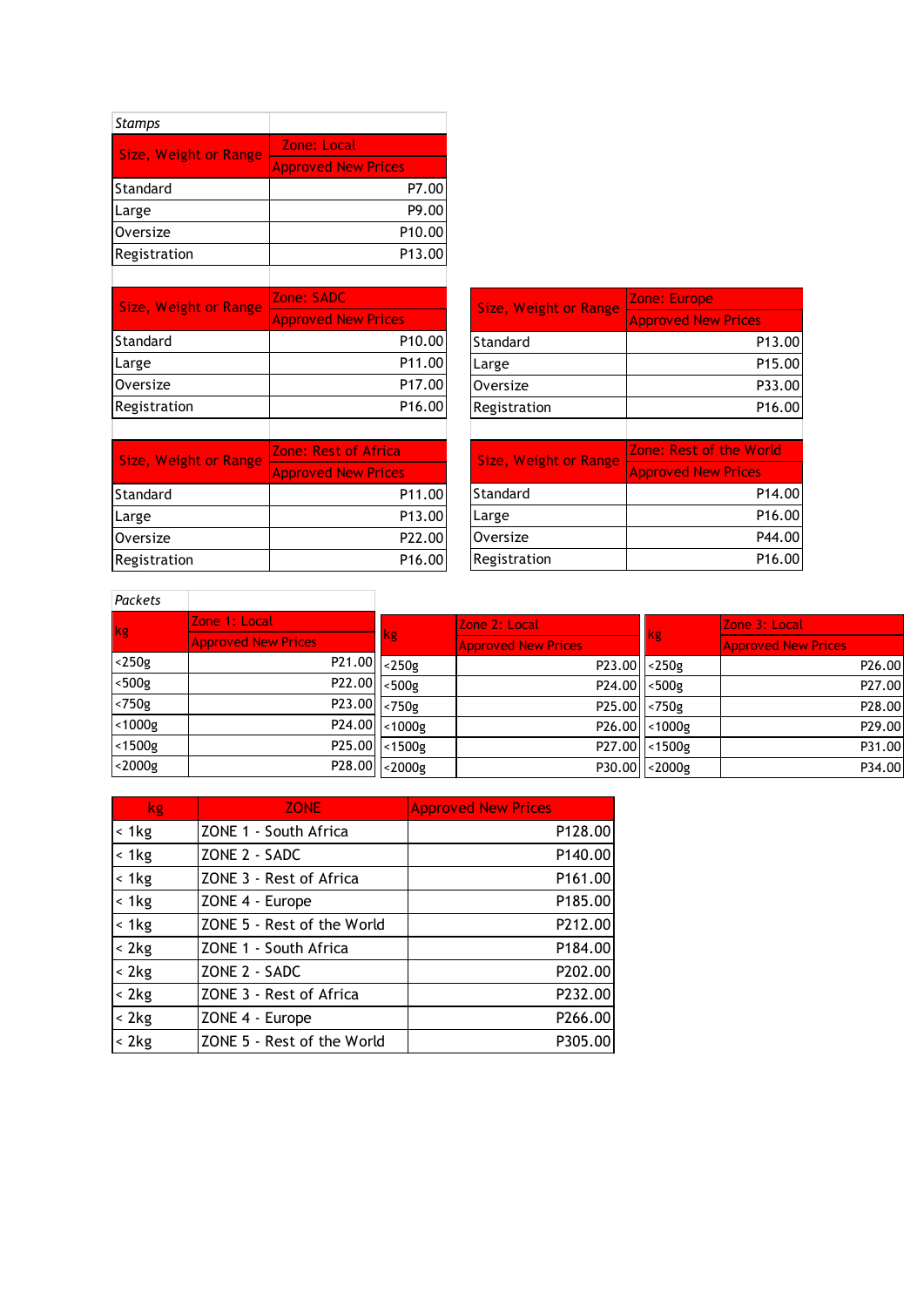| Parcels                 |                       |                       |                       | kg   | Zone 1: South Africa       |
|-------------------------|-----------------------|-----------------------|-----------------------|------|----------------------------|
|                         |                       | Local                 |                       |      | <b>Approved New Prices</b> |
| kg                      | Zone 1 Approved Price | Zone 2 Approved Price | Zone 3 Approved Price | 2    | P165                       |
| 2                       | P33.00                | P37.00                | P43.00                | 2.5  | P190                       |
| 2.5                     | P35.00                | P39.00                | P45.00                | 3    | P205                       |
| 3                       | P37.00                | P41.00                | P48.00                | 3.5  | P221                       |
| 3.5                     | P39.00                | P43.00                | P50.00                | 4    | P235                       |
| $\overline{\mathbf{4}}$ | P41.00                | P46.00                | P53.00                | 4.5  | P251                       |
| 4.5                     | P44.00                | P49.00                | P57.00                | 5    | P265                       |
| 5                       | P46.00                | P51.00                | P59.00                | 5.5  | P278                       |
| 5.5                     | P48.00                | P53.00                | P61.00                | 6    | P291                       |
| 6                       | P50.00                | P55.00                | P64.00                | 6.5  | P304                       |
| 6.5                     | P52.00                | P58.00                | P67.00                | 7    | P316                       |
| 7                       | P54.00                | P60.00                | P69.00                | 7.5  | P329                       |
| 7.5                     | P57.00                | P63.00                | P73.00                | 8    | P341                       |
| 8                       | P58.00                | P64.00                | P74.00                | 8.5  | P354                       |
| 8.5                     | P61.00                | P68.00                | P79.00                | 9    | P366                       |
| 9                       | P63.00                | P70.00                | P81.00                | 9.5  | P379                       |
| 9.5                     | P65.00                | P72.00                | P83.00                | 10   | P392                       |
| 10                      | P67.00                | P74.00                | P86.00                | 10.5 | P404                       |
| 10.5                    | P69.00                | P76.00                | P88.00                | 11   | P417                       |
| 11                      | P70.00                | P77.00                | P89.00                | 11.5 | P429                       |
| 11.5                    | P72.00                | P80.00                | P92.00                | 12   | P442                       |
| 12                      | P73.00                | P81.00                | P94.00                | 12.5 | P454                       |
| 12.5                    | P75.00                | P83.00                | P96.00                | 13   | P467                       |
| 13                      | P76.00                | P84.00                | P97.00                | 13.5 | P480                       |
| 13.5                    | P77.00                | P85.00                | P98.00                | 14   | P492                       |
| 14                      | P79.00                | P87.00                | P101.00               | 14.5 | P505                       |
| 14.5                    | P80.00                | P88.00                | P102.00               | 15   | P517                       |
| 15                      | P82.00                | P91.00                | P105.00               | 15.5 | P530                       |
| 15.5                    | P83.00                | P92.00                | P106.00               | 16   | P542                       |
| 16                      | P85.00                | P94.00                | P109.00               | 16.5 | P555                       |
| 16.5                    | P86.00                | P95.00                | P110.00               | 17   | P568                       |
| 17                      | P87.00                | P96.00                | P111.00               | 17.5 | P581                       |
| 17.5                    | P89.00                | P98.00                | P113.00               | 18   | P593                       |
| 18                      | P90.00                | P99.00                | P114.00               | 18.5 | P606                       |
| 18.5                    | P92.00                | P102.00               | P118.00               | 19   | P618                       |
| 19                      | P94.00                | P104.00               | P120.00               | 19.5 | P631                       |
| 19.5                    | P95.00                | P105.00               | P121.00               | 20   | P643                       |
| 20                      | P96.00                | P106.00               | P122.00               | 20.5 | P651                       |
| 20.5                    | P121.00               | P134.00               | P155.00               | 21   | P659                       |
| 21                      | P123.00               | P136.00               | P157.00               | 21.5 | P667                       |
| 21.5                    | P124.00               | P137.00               | P158.00               | 22   | P676                       |
| 22                      | P126.00               | P139.00               | P160.00               | 22.5 | P684                       |
| 22.5                    | P128.00               | P141.00               | P163.00               | 23   | P692                       |
| 23                      | P130.00               | P143.00               | P165.00               | 23.5 | P700                       |
| 23.5                    | P132.00               | P146.00               | P168.00               | 24   | P709                       |
| 24                      | P134.00               | P148.00               | P171.00               | 24.5 | P717                       |
| 24.5                    | P136.00               | P150.00               | P173.00               | 25   | P725                       |
| 25                      | P137.00               | P151.00               | P174.00               | 25.5 | P733                       |
| 25.5                    | P139.00               | P153.00               | P176.00               | 26   | P741                       |
| 26                      | P141.00               | P156.00               | P180.00               | 26.5 | P749                       |
| 26.5                    | P142.00               | P157.00               | P181.00               | 27   | P757                       |
| 27                      | P144.00               | P159.00               | P183.00               |      |                            |
| 27.5                    | P146.00               | P161.00               | P186.00               | 27.5 | P765                       |
| 28                      | P148.00               | P163.00               | P188.00               | 28   | P773                       |
| 28.5                    | P150.00               | P165.00               | P190.00               | 28.5 | P781                       |
| 29                      | P152.00               | P168.00               | P194.00               | 29   | P789                       |
| 29.5                    | P153.00               | P169.00               | P195.00               | 29.5 | P797                       |
| 30                      | P155.00               | P171.00               | P197.00               | 30   | P806                       |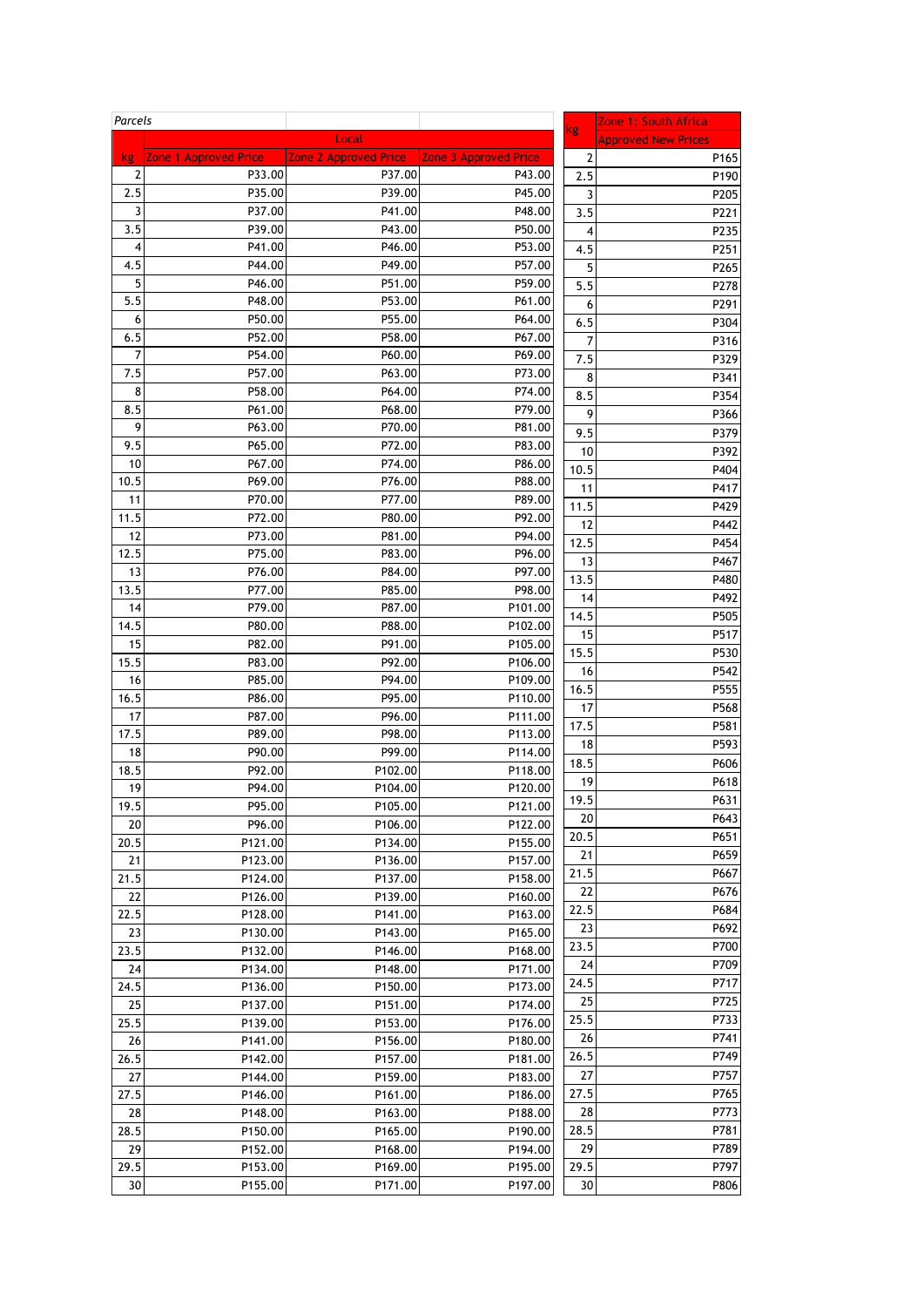| <b>kg</b>      | Zone 2: SADC               | kg             | Zone 3: Rest of Africa     |           | Zone 4: Europe             | kg             | Zone 5: Rest of the World  |
|----------------|----------------------------|----------------|----------------------------|-----------|----------------------------|----------------|----------------------------|
|                | <b>Approved New Prices</b> |                | <b>Approved New Prices</b> | <b>kg</b> | <b>Approved New Prices</b> |                | <b>Approved New Prices</b> |
| $\overline{2}$ | P181                       | $\overline{2}$ | P199                       | 2         | P229                       | $\overline{2}$ | P263                       |
| 2.5            | P209                       | 2.5            | P229                       | 2.5       | P264                       | 2.5            | P303                       |
| 3              | P226                       | 3              | P248                       | 3         | P285                       | 3              | P328                       |
| 3.5            | P243                       | 3.5            | P267                       | 3.5       | P307                       | 3.5            | P353                       |
| 4              | P259                       | 4              | P285                       | 4         | P327                       | 4              | P376                       |
|                | P276                       | 4.5            |                            |           | P349                       | 4.5            | P401                       |
| 4.5            |                            |                | P303                       | 4.5       |                            |                |                            |
| 5              | P292                       | 5              | P321                       | 5         | P369                       | 5              | P425                       |
| 5.5            | P306                       | 5.5            | P336                       | 5.5       | P387                       | 5.5            | P445                       |
| 6              | P320                       | 6              | P352                       | 6         | P405                       | 6              | P466                       |
| 6.5            | P334                       | 6.5            | P367                       | 6.5       | P422                       | 6.5            | P486                       |
| 7              | P348                       | 7              | P382                       | 7         | P440                       | 7              | P506                       |
| 7.5            | P361                       | 7.5            | P398                       | 7.5       | P457                       | 7.5            | P526                       |
| 8              | P375                       | 8              | P413                       | 8         | P475                       | 8              | P546                       |
| 8.5            | P389                       | 8.5            | P428                       | 8.5       | P492                       | 8.5            | P566                       |
| 9              | P403                       | 9              | P443                       | 9         | P509                       | 9              | P586                       |
| 9.5            | P416                       | 9.5            | P458                       | 9.5       | P527                       | 9.5            | P606                       |
| 10             | P431                       | 10             | P474                       | 10        | P545                       | 10             | P627                       |
| 10.5           | P445                       | 10.5           | P489                       | 10.5      | P563                       | 10.5           | P647                       |
|                | P458                       |                | P504                       |           | P580                       |                |                            |
| 11             |                            | 11             |                            | 11        |                            | 11             | P667                       |
| 11.5           | P472                       | 11.5           | P519                       | 11.5      | P597                       | 11.5           | P687                       |
| 12             | P486                       | 12             | P534                       | 12        | P615                       | 12             | P707                       |
| 12.5           | P500                       | 12.5           | P550                       | 12.5      | P632                       | 12.5           | P727                       |
| 13             | P513                       | 13             | P565                       | 13        | P649                       | 13             | P747                       |
| 13.5           | P528                       | 13.5           | P581                       | 13.5      | P668                       | 13.5           | P768                       |
| 14             | P542                       | 14             | P596                       | 14        | P685                       | 14             | P788                       |
| 14.5           | P555                       | 14.5           | P611                       | 14.5      | P703                       | 14.5           | P808                       |
| 15             | P569                       | 15             | P626                       | 15        | P720                       | 15             | P828                       |
| 15.5           | P583                       | 15.5           | P641                       | 15.5      | P737                       | 15.5           | P848                       |
| 16             | P597                       | 16             | P656                       | 16        | P755                       | 16             | P868                       |
| 16.5           | P610                       | 16.5           | P671                       | 16.5      | P772                       | 16.5           | P888                       |
|                | P625                       |                | P687                       |           | P791                       |                |                            |
| 17             |                            | 17             |                            | 17        |                            | 17             | P909                       |
| 17.5           | P639                       | 17.5           | P703                       | 17.5      | P808                       | 17.5           | P929                       |
| 18             | P652                       | 18             | P718                       | 18        | P825                       | 18             | P949                       |
| 18.5           | P666                       | 18.5           | P733                       | 18.5      | P843                       | 18.5           | P969                       |
| 19             | P680                       | 19             | P748                       | 19        | P860                       | 19             | P989                       |
| 19.5           | P694                       | 19.5           | P763                       | 19.5      | P878                       | 19.5           | P1,009                     |
| 20             | P707                       | 20             | P778                       | 20        | P895                       | 20             | P1,029                     |
| 20.5           | P716                       | 20.5           | P788                       | 20.5      | P906                       | 20.5           | P1,042                     |
| 21             | P725                       | 21             | P798                       | 21        | P917                       | 21             | P1,055                     |
| 21.5           | P734                       | 21.5           | P808                       | 21.5      | P929                       | 21.5           | P1,068                     |
| 22             | P744                       | 22             | P818                       | 22        | P941                       | 22             | P1,082                     |
| 22.5           | P753                       | 22.5           | P828                       | 22.5      | P952                       | 22.5           | P1,095                     |
| 23             | P762                       | 23             | P838                       | 23        | P963                       | 23             | P1,108                     |
| 23.5           | P771                       | 23.5           | P848                       | 23.5      | P975                       | 23.5           | P1,121                     |
| 24             | P779                       | 24             | P857                       | 24        | P986                       | 24             | P1,134                     |
|                |                            |                |                            |           |                            |                |                            |
| 24.5           | P788                       | 24.5           | P867                       | 24.5      | P997                       | 24.5           | P1,147                     |
| 25             | P797                       | 25             | P877                       | 25        | P1,008                     | 25             | P1,160                     |
| 25.5           | P806                       | 25.5           | P887                       | 25.5      | P1,020                     | 25.5           | P1,173                     |
| 26             | P815                       | 26             | P896                       | 26        | P1,031                     | 26             | P1,186                     |
| 26.5           | P824                       | 26.5           | P906                       | 26.5      | P1,042                     | 26.5           | P1,199                     |
| 27             | P833                       | 27             | P916                       | 27        | P1,053                     | 27             | P1,211                     |
| 27.5           | P842                       | 27.5           | P926                       | 27.5      | P1,065                     | 27.5           | P1,224                     |
| 28             | P851                       | 28             | P936                       | 28        | P1,076                     | 28             | P1,237                     |
| 28.5           | P859                       | 28.5           | P945                       | 28.5      | P1,087                     | 28.5           | P1,250                     |
| 29             | P868                       | 29             | P955                       | 29        | P1,098                     | 29             | P1,263                     |
| 29.5           | P877                       | 29.5           | P965                       | 29.5      | P1,110                     | 29.5           | P1,276                     |
|                | P886                       |                | P975                       |           |                            |                | P1,289                     |
| $30\,$         |                            | 30             |                            | 30        | P1,121                     | 30             |                            |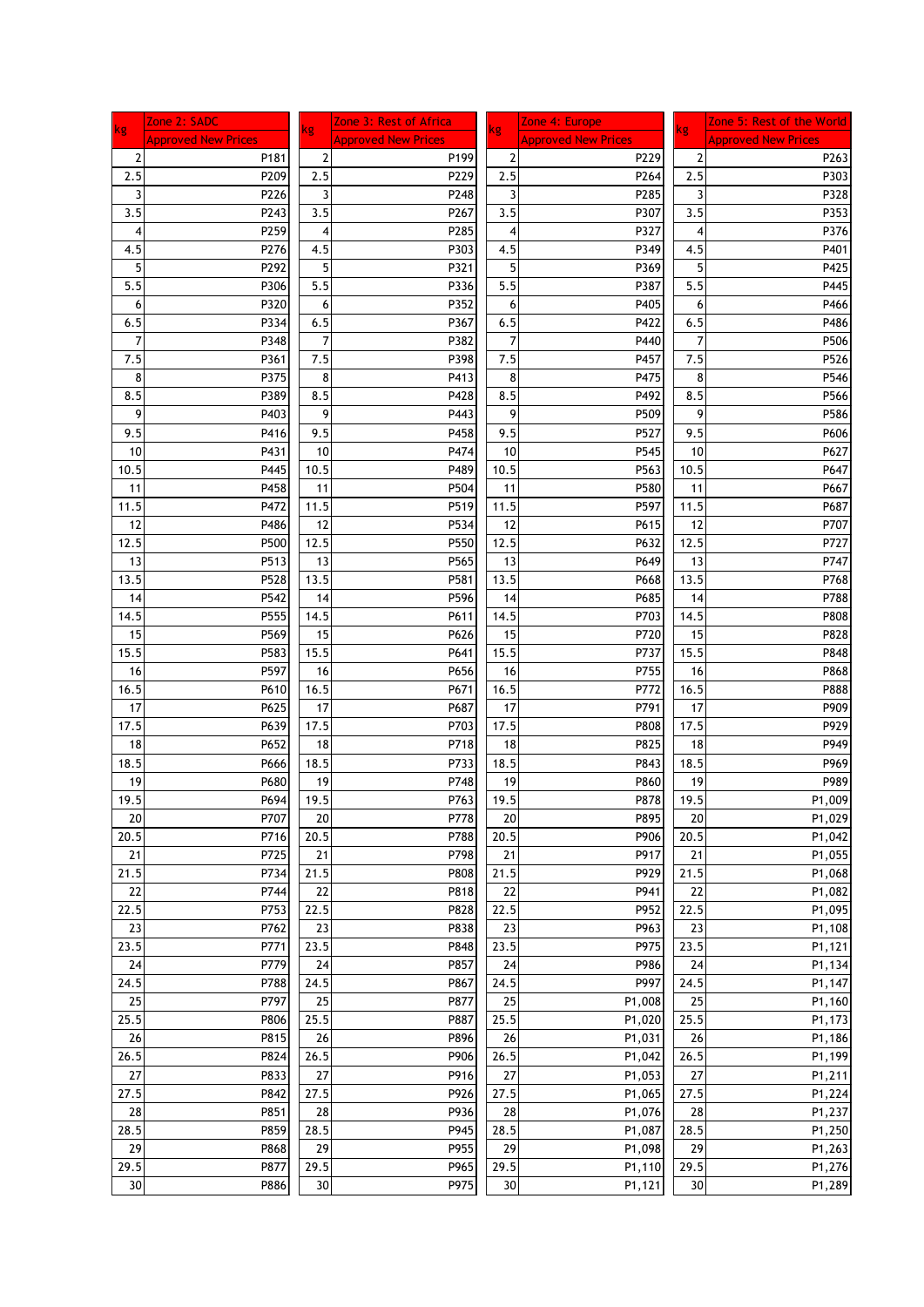| EMS            |                              |                       |                       |                | Zone 1: South Africa       |                | Zone 2: SADC               |
|----------------|------------------------------|-----------------------|-----------------------|----------------|----------------------------|----------------|----------------------------|
|                |                              | Local                 |                       | kg             | <b>Approved New Prices</b> | <b>kg</b>      | <b>Approved New Prices</b> |
| kg             | <b>Zone 1 Approved Price</b> | Zone 2 Approved Price | Zone 3 Approved Price | 0.5            | P139                       | 0.5            | P208                       |
| 0.5            | P65.00                       | P75.00                | P80.00                |                | P139                       | 1              | P208                       |
| $\mathbf{1}$   | P70.00                       | P80.00                | P85.00                | 1.5            | P156                       | 1.5            | P244                       |
| 1.5            | P75.00                       | P85.00                | P95.00                | $\overline{2}$ | P156                       | $\overline{2}$ | P244                       |
| $\overline{2}$ | P80.00                       | P95.00                | P105.00               | 2.5            | P158                       | 2.5            | P254                       |
| 2.5            | P85.00                       | P100.00               | P115.00               | $\overline{3}$ | P158                       | 3              | P254                       |
| 3              | P90.00                       | P105.00               | P125.00               | 3.5            | P173                       | 3.5            | P288                       |
| 3.5            | P95.00                       | P110.00               | P130.00               | 4              | P173                       | 4              | P288                       |
| 4              | P100.00                      | P115.00               | P135.00               | 4.5            | P189                       | 4.5            | P320                       |
| 4.5            | P105.00                      | P125.00               | P145.00               | 5              | P189                       | 5              | P320                       |
| 5              | P110.00                      | P130.00               | P155.00               | 5.5            | P204                       | 5.5            | P353                       |
| 5.5            | P120.00                      | P135.00               | P160.00               | 6              | P204                       | 6              | P353                       |
| 6              | P125.00                      | P140.00               | P165.00               | 6.5            | P219                       | 6.5            | P386                       |
| 6.5            | P130.00                      | P145.00               | P175.00               | $\overline{7}$ | P219                       | 7              | P386                       |
| $\overline{7}$ | P135.00                      | P150.00               | P180.00               | 7.5            | P235                       | 7.5            | P419                       |
| 7.5            | P140.00                      | P160.00               | P190.00               | 8              | P235                       |                |                            |
| 8              | P145.00                      | P165.00               | P195.00               | 8.5            | P251                       | 8              | P419<br>P452               |
| 8.5            | P150.00                      | P170.00               | P205.00               |                |                            | 8.5            |                            |
| 9              | P155.00                      | P175.00               | P210.00               | 9              | P251                       | 9              | P452                       |
| 9.5            | P160.00                      | P180.00               | P220.00               | 9.5            | P267                       | 9.5            | P485                       |
| 10             | P165.00                      | P190.00               | P225.00               | 10             | P267                       | 10             | P485                       |
| 10.5           | P170.00                      | P200.00               | P230.00               | 10.5           | P282                       | 10.5           | P517                       |
| 11             | P175.00                      | P205.00               | P240.00               | 11             | P282                       | 11             | P517                       |
| 11.5           | P180.00                      | P210.00               | P250.00               | 11.5           | P297                       | 11.5           | P550                       |
| 12             | P185.00                      | P215.00               | P255.00               | 12             | P297                       | 12             | P550                       |
| 12.5           | P <sub>190.00</sub>          | P220.00               | P260.00               | 12.5           | P313                       | 12.5           | P583                       |
| 13             | P195.00                      | P225.00               | P270.00               | 13             | P313                       | 13             | P583                       |
| 13.5           | P195.00                      | P230.00               | P280.00               | 13.5           | P329                       | 13.5           | P616                       |
| 14             | P200.00                      | P235.00               | P285.00               | 14             | P329                       | 14             | P616                       |
| 14.5           | P205.00                      | P240.00               | P290.00               | 14.5           | P344                       | 14.5           | P649                       |
| 15             | P208.00                      | P245.00               | P295.00               | 15             | P344                       | 15             | P649                       |
| 15.5           | P210.00                      | P250.00               | P300.00               | 15.5           | P360                       | 15.5           | P681                       |
| 16             | P215.00                      | P255.00               | P310.00               | 16             | P360                       | 16             | P681                       |
| 16.5           | P220.00                      | P260.00               | P320.00               | 16.5           | P376                       | 16.5           | P715                       |
| 17             | P225.00                      | P265.00               | P330.00               | 17             | P376                       | 17             | P715                       |
| 17.5           | P230.00                      | P270.00               | P335.00               | 17.5           | P392                       | 17.5           | P748                       |
| 18             | P240.00                      | P275.00               | P340.00               | 18             | P392                       | 18             | P748                       |
| 18.5           | P245.00                      | P280.00               | P350.00               | 18.5           | P406                       | 18.5           | P780                       |
| 19             | P250.00                      | P285.00               | P355.00               | 19             | P406                       | 19             | P780                       |
| 19.5           | P255.00                      | P290.00               | P365.00               | 19.5           | P422                       | 19.5           | P814                       |
| 20             | P260.00                      | P295.00               | P370.00               | 20             | P422                       | 20             | P814                       |
| 20.5           | P270.00                      | P300.00               | P375.00               | 20.5           | P438                       | 20.5           | P843                       |
| 21             | P275.00                      | P305.00               | P380.00               | 21             | P438                       | 21             | P843                       |
| 21.5           | P280.00                      | P310.00               | P385.00               | 21.5           | P454                       | 21.5           | P873                       |
| 22             | P285.00                      | P315.00               | P390.00               | 22             | P454                       | 22             | P873                       |
| 22.5           | P290.00                      | P320.00               | P395.00               | 22.5           | P469                       | 22.5           | P903                       |
| 23             | P295.00                      | P325.00               | P400.00               | 23             | P469                       | 23             | P903                       |
| 23.5           | P300.00                      | P330.00               | P405.00               | 23.5           | P485                       | 23.5           | P932                       |
| 24             | P305.00                      | P335.00               | P410.00               | 24             | P485                       | 24             | P932                       |
| 24.5           | P310.00                      | P340.00               | P415.00               | 24.5           | P501                       | 24.5           | P962                       |
| 25             | P315.00                      | P345.00               | P420.00               | 25             | P501                       | 25             | P962                       |
| 25.5           | P320.00                      | P350.00               | P425.00               | 25.5           | P517                       | 25.5           | P992                       |
| 26             | P325.00                      | P355.00               | P430.00               | 26             | P517                       | 26             | P992                       |
| 26.5           | P330.00                      | P360.00               | P435.00               | 26.5           | P531                       | 26.5           | P1,022                     |
| 27             | P335.00                      | P365.00               | P440.00               | 27             | P531                       | 27             | P1,022                     |
| 27.5           | P340.00                      | P370.00               | P445.00               | 27.5           | P547                       | 27.5           | P1,051                     |
| 28             | P345.00                      | P375.00               | P450.00               | 28             | P547                       | 28             | P1,051                     |
| 28.5           | P350.00                      | P380.00               | P455.00               | 28.5           | P563                       | 28.5           | P1,082                     |
| 29             | P355.00                      | P385.00               | P460.00               | 29             | P563                       | 29             | P1,082                     |
| 29.5           | P360.00                      | P390.00               | P465.00               | 29.5           | P579                       | 29.5           | P1,111                     |
| 30             | P365.00                      | P395.00               | P470.00               | 30             | P579                       | 30             | P1,111                     |
|                |                              |                       |                       |                |                            |                |                            |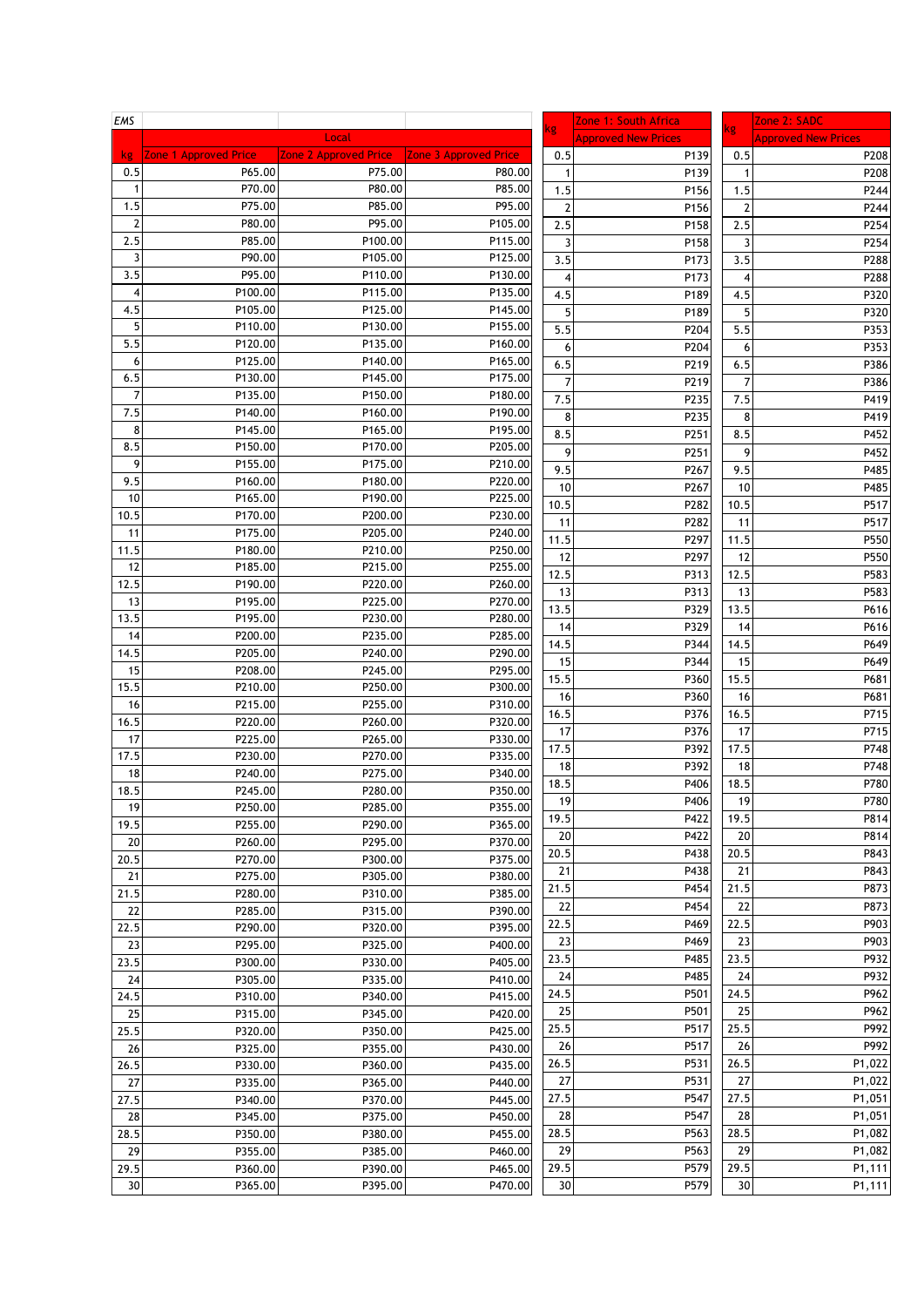| kg         | Zone 3: Rest of Africa<br><b>Approved New Prices</b> | kg         | Zone 4: Europe<br><b>Approved New I</b> |
|------------|------------------------------------------------------|------------|-----------------------------------------|
| 0.5        | P254                                                 | 0.5        |                                         |
| 1          | P254                                                 | 1          |                                         |
| 1.5        | P323                                                 | 1.5        |                                         |
| 2          | P323                                                 | 2          |                                         |
| 2.5        | P360                                                 | 2.5        |                                         |
| 3          | P360                                                 | 3          |                                         |
| 3.5        | P425                                                 | 3.5        |                                         |
| 4          | P425                                                 | 4          |                                         |
| 4.5        | P490                                                 | 4.5        |                                         |
| 5          | P490                                                 | 5          |                                         |
| 5.5        | P557                                                 | 5.5        |                                         |
| 6          | P557                                                 | 6          |                                         |
| 6.5        | P622                                                 | 6.5        |                                         |
| 7          | P622                                                 | 7          |                                         |
| 7.5        | P688                                                 | 7.5        |                                         |
| 8          | P688                                                 | 8          |                                         |
| 8.5        | P753                                                 | 8.5        |                                         |
| 9          | P753                                                 | 9          |                                         |
| 9.5<br>10  | P819<br>P819                                         | 9.5<br>10  |                                         |
| 10.5       | P884                                                 | 10.5       |                                         |
| 11         | P884                                                 | 11         |                                         |
| 11.5       | P949                                                 | 11.5       |                                         |
| 12         | P949                                                 | 12         |                                         |
| 12.5       | P1,015                                               | 12.5       |                                         |
| 13         | P1,015                                               | 13         |                                         |
| 13.5       | P1,080                                               | 13.5       |                                         |
| 14         | P1,080                                               | 14         |                                         |
| 14.5       | P1,147                                               | 14.5       |                                         |
| 15         | P1,147                                               | 15         |                                         |
| 15.5       | P1,212                                               | 15.5       |                                         |
| 16         | P1,212                                               | 16         |                                         |
| 16.5       | P1,277                                               | 16.5       |                                         |
| 17         | P1,277                                               | 17         |                                         |
| 17.5       | P1,343                                               | 17.5       |                                         |
| 18<br>18.5 | P1,343                                               | 18<br>18.5 |                                         |
| 19         | P1,408<br>P1,408                                     | 19         |                                         |
| 19.5       | P1,474                                               | 19.5       |                                         |
| 20         | P1,474                                               | 20         |                                         |
| 20.5       | P1,533                                               | 20.5       |                                         |
| 21         | P1,533                                               | 21         |                                         |
| 21.5       | P1,593                                               | 21.5       |                                         |
| 22         | P1,593                                               | 22         |                                         |
| 22.5       | P1,653                                               | 22.5       |                                         |
| 23         | P1,653                                               | 23         |                                         |
| 23.5       | P1,712                                               | 23.5       |                                         |
| 24         | P1,712                                               | 24         |                                         |
| 24.5       | P1,771                                               | 24.5       |                                         |
| 25         | P1,771                                               | 25         |                                         |
| 25.5       | P1,831                                               | 25.5       |                                         |
| 26         | P1,831                                               | 26         |                                         |
| 26.5       | P1,891                                               | 26.5       |                                         |
| 27         | P1,891                                               | 27         |                                         |
| 27.5       | P1,950                                               | 27.5       |                                         |
| 28<br>28.5 | P1,950<br>P <sub>2</sub> ,010                        | 28<br>28.5 |                                         |
| 29         | P <sub>2</sub> ,010                                  | 29         |                                         |
| 29.5       | P <sub>2</sub> ,070                                  | 29.5       |                                         |
| 30         | P <sub>2</sub> ,070                                  | 30         |                                         |

|          | Zone 4: Europe             |            | Zone 5: Rest of the World  |
|----------|----------------------------|------------|----------------------------|
| kg       | <b>Approved New Prices</b> | kg         | <b>Approved New Prices</b> |
| 0.5      | P260                       | 0.5        | P323                       |
| 1        | P260                       | 1          | P323                       |
|          | P335                       | 1.5        | P427                       |
|          | P335                       | 2          | P427                       |
| 2.5      | P366                       | 2.5        | P481                       |
|          | P366                       | 3          | P481                       |
| 3<br>3.5 | P433                       | 3.5        | P576                       |
|          | P433                       | 4          | P576                       |
|          | P498                       |            |                            |
|          | P498                       | 4.5        | P673                       |
|          |                            | 5<br>5.5   | P673                       |
|          | P564                       |            | P770                       |
|          | P564                       | 6          | P770                       |
|          | P629                       | 6.5        | P865                       |
|          | P629                       | 7          | P865                       |
|          | P694                       | 7.5        | P961                       |
|          | P694                       | 8          | P961                       |
|          | P760                       | 8.5        | P1,057                     |
|          | P760                       | 9          | P1,057                     |
|          | P825                       | 9.5        | P1,153                     |
|          | P825                       | 10         | P1,153                     |
|          | P890                       | 10.5       | P1,250                     |
|          | P508                       | 11         | P1,250                     |
|          | P957                       | 11.5       | P1,345                     |
|          | P957                       | 12         | P1,345                     |
|          | P1,022                     | 12.5       | P1,432                     |
|          | P1,022                     | 13         | P1,432                     |
|          | P1,088                     | 13.5       | P1,537                     |
|          | P1,088                     | 14         | P1,537                     |
|          | P1,153                     | 14.5       | P1,634                     |
|          | P1,153                     | 15         | P1,634                     |
|          | P1,218                     | 15.5       | P <sub>1</sub> ,729        |
|          | P1,218                     | 16         | P1,729                     |
|          | P1,284                     | 16.5       | P1,825                     |
|          | P1,284                     | 17         | P1,825                     |
|          | P1,349                     | 17.5       | P1,922                     |
|          | P1,349                     | 18         | P1,922                     |
|          | P1,414                     | 18.5       | P <sub>2</sub> ,017        |
|          | P1,414                     | 19         | P <sub>2</sub> ,017        |
|          | P1,481                     | 19.5       | P <sub>2</sub> , 113       |
|          | P1,481                     | 20         | P <sub>2</sub> ,113        |
|          | P1,539                     | 20.5       | P <sub>2</sub> ,200        |
|          |                            |            |                            |
|          | P1,539                     | 21<br>21.5 | P <sub>2</sub> ,200        |
|          | P1,599                     |            | P <sub>2</sub> ,287        |
|          | P1,599                     | 22         | P <sub>2</sub> ,287        |
|          | P1,659                     | 22.5       | P <sub>2</sub> ,374        |
|          | P1,659                     | 23         | P <sub>2</sub> ,374        |
|          | P1,719                     | 23.5       | P <sub>2</sub> ,460        |
|          | P1,719                     | 24         | P <sub>2</sub> ,460        |
|          | P1,778                     | 24.5       | P <sub>2</sub> ,547        |
|          | P1,778                     | 25         | P <sub>2</sub> ,547        |
|          | P1,838                     | 25.5       | P2,634                     |
|          | P1,838                     | 26         | P <sub>2</sub> ,634        |
|          | P1,897                     | 26.5       | P <sub>2</sub> ,722        |
|          | P1,897                     | 27         | P <sub>2</sub> ,722        |
|          | P1,956                     | 27.5       | P <sub>2</sub> ,808        |
|          | P1,956                     | 28         | P <sub>2</sub> ,808        |
|          | P2,016                     | 28.5       | P <sub>2</sub> ,895        |
|          | P2,016                     | 29         | P <sub>2</sub> ,895        |
|          | P2,076                     | 29.5       | P2,982                     |
|          | P2,076                     | 30         | P2,982                     |
|          |                            |            |                            |

| kg   | Zone 5: Rest of the World  |
|------|----------------------------|
|      | <b>Approved New Prices</b> |
| 0.5  | P323                       |
| 1    | P323                       |
| 1.5  | P427                       |
| 2    | P427                       |
| 2.5  | P481                       |
| 3    | P481                       |
| 3.5  | P576                       |
| 4    | P576                       |
| 4.5  | P673                       |
| 5    | P673                       |
| 5.5  | P770                       |
| 6    | P770                       |
| 6.5  | P865                       |
| 7    | P865                       |
| 7.5  | P961                       |
| 8    | P961                       |
| 8.5  | P1,057                     |
| 9    | P1,057                     |
| 9.5  | P1,153                     |
| 10   | P1,153                     |
| 10.5 | P1,250                     |
| 11   | P1,250                     |
| 11.5 | P1,345                     |
| 12   | P1,345                     |
| 12.5 | P1,432                     |
| 13   | P1,432                     |
| 13.5 | P1,537                     |
| 14   | P1,537                     |
| 14.5 |                            |
| 15   | P1,634                     |
| 15.5 | P1,634                     |
| 16   | P1,729                     |
|      | P1,729                     |
| 16.5 | P1,825                     |
| 17   | P1,825                     |
| 17.5 | P1,922                     |
| 18   | P1,922                     |
| 18.5 | P2,017                     |
| 19   | P2,017                     |
| 19.5 | P2,113                     |
| 20   | P <sub>2</sub> ,113        |
| 20.5 | P2,200                     |
| 21   | P2,200                     |
| 21.5 | P2,287                     |
| 22   | P2,287                     |
| 22.5 | P2,374                     |
| 23   | P2,374                     |
| 23.5 | P2,460                     |
| 24   | P <sub>2</sub> ,460        |
| 24.5 | P2,547                     |
| 25   | P2,547                     |
| 25.5 | P2,634                     |
| 26   | P2,634                     |
| 26.5 | P2,722                     |
| 27   | P <sub>2</sub> ,722        |
| 27.5 | P2,808                     |
| 28   | P <sub>2</sub> ,808        |
| 28.5 | P2,895                     |
| 29   | P2,895                     |
| 29.5 | P2,982                     |
| 30   | P2,982                     |
|      |                            |